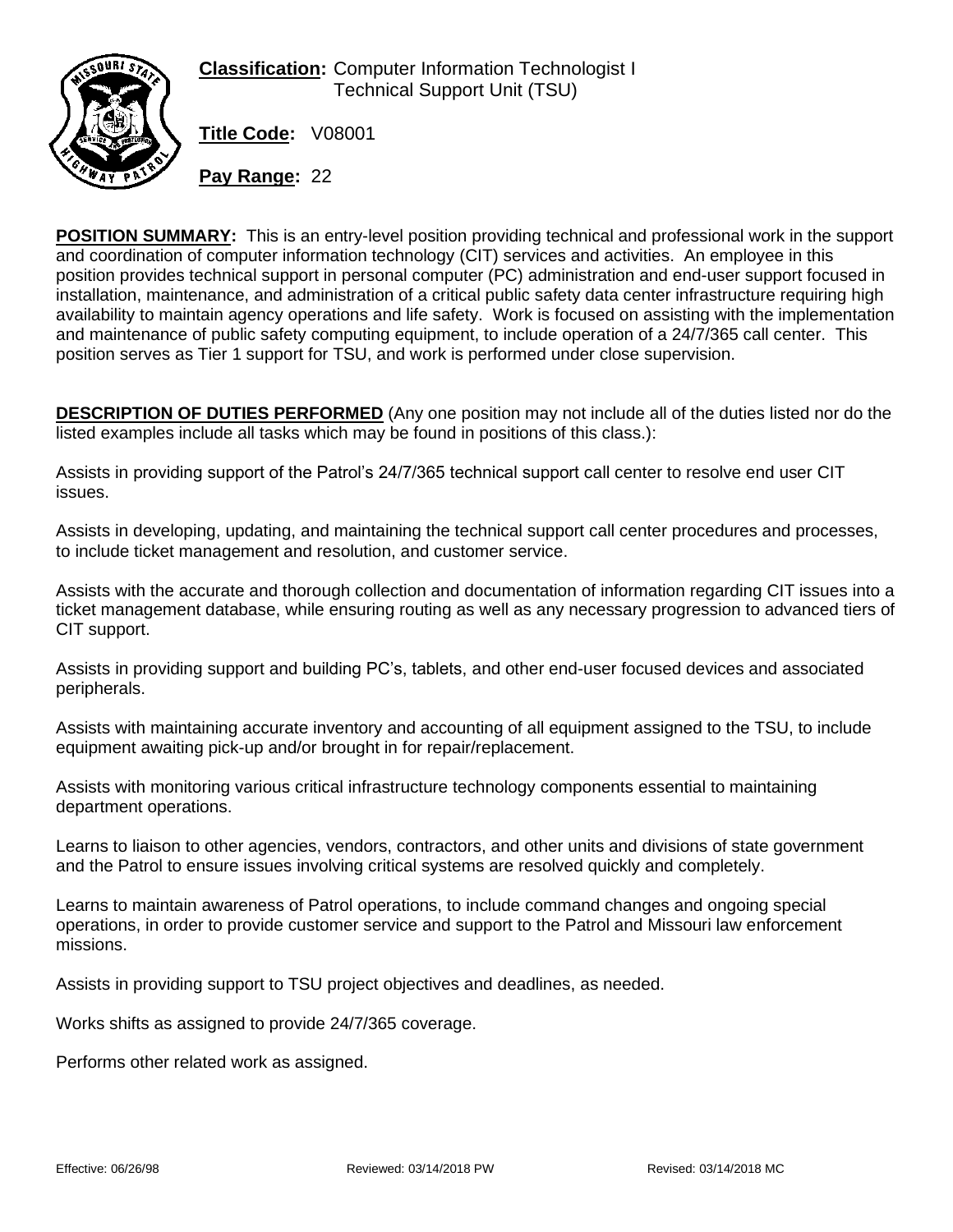**REQUIRED KNOWLEDGE, SKILLS, AND ABILITIES:** Working knowledge of the general operating principles and capabilities of data processing hardware and software.

Working knowledge of PC and operating system administration, as well as system analysis, troubleshooting, testing, and documentation.

Working knowledge of general office practices and procedures.

Working knowledge of customer service fundamentals, to include problem resolution, empathy, critical thinking and proper documentation of issues.

Knowledge of technical call center industry best practices and continuing trends and developments in computer hardware and software.

Knowledge of software reference libraries and related utility programs.

Knowledge of computer security systems and procedures.

Knowledge of file back-up, restore and archival processes, and principles of disaster recovery.

Knowledge of computer operating systems and various computer platforms.

Knowledge of the agency's automated information systems.

Knowledge of the agency's functions and their interrelationships.

Knowledge of the information strategic planning process.

Knowledge of the systems management process.

Possess excellent customer service and communication skills.

Possess good organizational skills.

Possess research and analysis skills.

Ability to learn to prepare and interpret end-user and PC support related documentation.

Ability to learn to prepare and maintain standards, policies, procedures, guidelines and technical manuals.

Ability to learn to troubleshoot and resolve hardware and/or software problems.

Ability to learn to operate basic office equipment as detailed in the description of duties.

Ability to handle restricted and confidential information in a professional manner and maintain the information as such.

Ability to communicate in English clearly and concisely, both orally and in writing.

Ability to establish and maintain harmonious working relations with others.